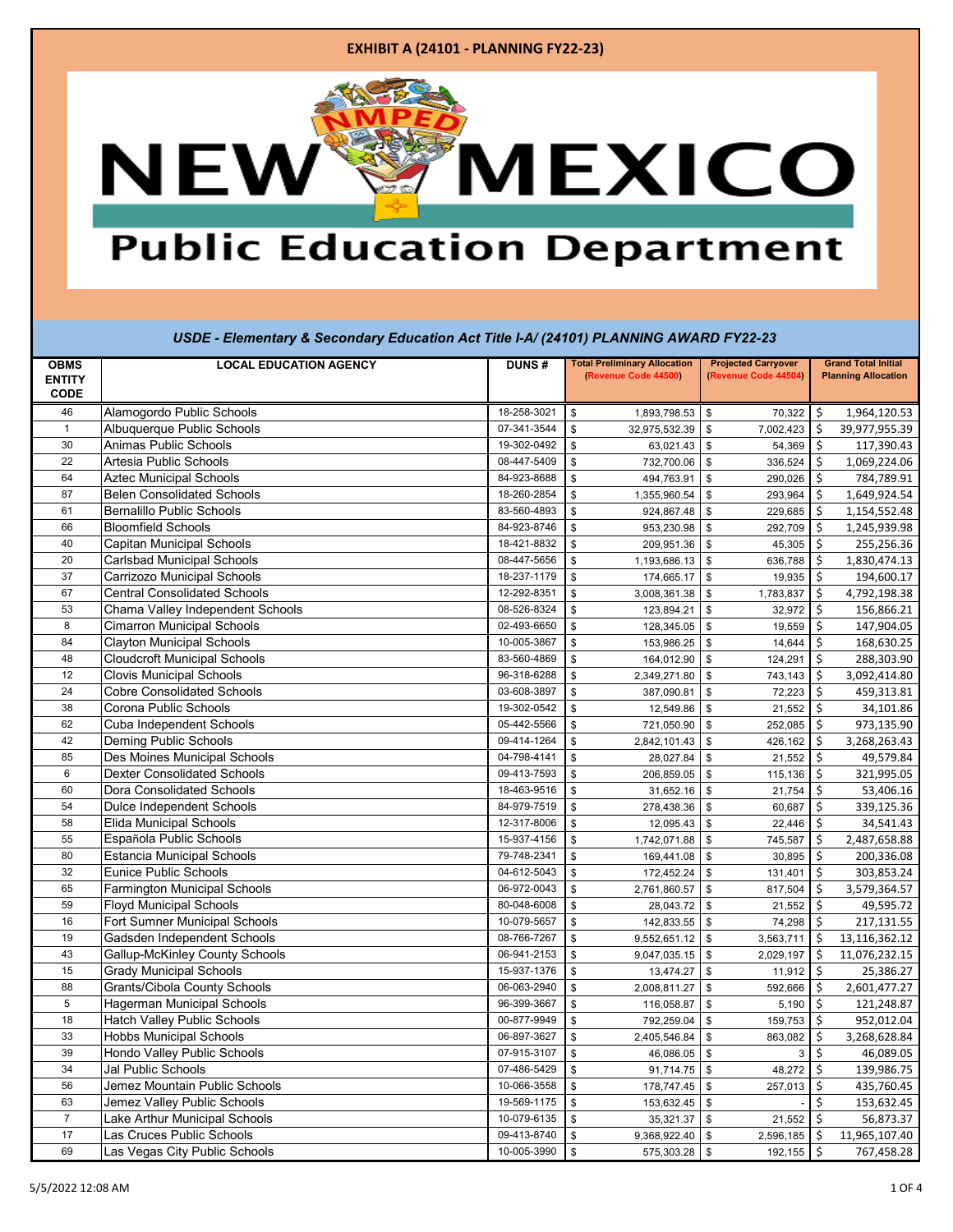### **EXHIBIT A (24101 - PLANNING FY22-23)**

# **MEXICO NEW**

### **Public Education Department**

### *USDE - Elementary & Secondary Education Act Title I-A/ (24101) PLANNING AWARD FY22-23*

| <b>OBMS</b><br><b>ENTITY</b><br><b>CODE</b> | <b>LOCAL EDUCATION AGENCY</b>              | <b>DUNS#</b> | <b>Total Preliminary Allocation</b><br>(Revenue Code 44500) | <b>Projected Carryover</b><br>(Revenue Code 44504) | <b>Grand Total Initial</b><br><b>Planning Allocation</b> |  |
|---------------------------------------------|--------------------------------------------|--------------|-------------------------------------------------------------|----------------------------------------------------|----------------------------------------------------------|--|
| 51                                          | Logan Municipal Schools                    | 10-278-4170  | $\mathsf{\$}$<br>49,037.73 \$                               | 16,841                                             | 65,878.73<br>\$                                          |  |
| 29                                          | Lordsburg Municipal Schools                | 09-413-5670  | $\mathbf{\hat{s}}$<br>248,984.70                            | $\mathbf{\$}$                                      | Ś<br>248,984.70                                          |  |
| 41                                          | Los Alamos Public Schools                  | 07-338-7409  | $\mathsf{\$}$<br>48,076.79                                  | $\mathsf{\$}$                                      | Ś<br>48,076.79                                           |  |
| 86                                          | Los Lunas Public Schools                   | 08-146-6427  | \$<br>2,043,597.34                                          | \$<br>591,549                                      | \$<br>2,635,146.34                                       |  |
| 21                                          | Loving Municipal Schools                   | 10-060-5997  | \$<br>67,113.51                                             | \$<br>659                                          | \$<br>67,772.51                                          |  |
| 31                                          | Lovington Municipal Schools                | 12-351-4762  | \$<br>630,008.56                                            | \$<br>268,982                                      | \$<br>898,990.56                                         |  |
| 75                                          | Magdalena Municipal Schools                | 07-645-1756  | \$<br>401,287.84                                            | \$<br>185,932                                      | 587,219.84<br>\$                                         |  |
| 11                                          | <b>Maxwell Municipal Schools</b>           | 10-005-4055  | \$<br>1,000.00                                              | \$<br>21,552                                       | 22,552.00<br>\$                                          |  |
| 14                                          | Melrose Municipal Schools                  | 10-060-6003  | 37,786.08<br>\$                                             | \$<br>21,855                                       | 59,641.08<br>\$                                          |  |
| 78                                          | Mesa Vista Consolidated Schools            | 05-821-1590  | \$<br>136,584.50                                            | $\mathfrak s$<br>23,020                            | 159,604.50<br>\$                                         |  |
| 44                                          | Mora Independent Schools                   | 09-414-3401  | \$<br>130,676.17                                            | \$<br>14,846                                       | 145,522.17<br>\$                                         |  |
| 81                                          | Moriarty-Edgewood School District          | 01-122-4219  | \$<br>702,315.59                                            | \$<br>634,073                                      | 1,336,388.59<br>-\$                                      |  |
| 82                                          | Mountainair Public Schools                 | 12-361-3127  | \$<br>206,980.42                                            | \$<br>123,638                                      | 330,618.42<br>\$                                         |  |
| 70                                          | Pecos Independent School District          | 05-494-0481  | \$<br>170,231.53 \$                                         |                                                    | 170,231.53<br>\$                                         |  |
| 77                                          | Peñasco Independent Schools                | 79-937-8146  | \$<br>216,939.74                                            | $\mathfrak s$<br>47,014                            | 263,953.74<br>\$                                         |  |
| 72                                          | Pojoaque Valley Public Schools             | 08-195-9579  | $\mathsf{\$}$<br>299,417.28                                 | $\mathfrak s$<br>209,333                           | 508,750.28<br>Ŝ.                                         |  |
| 57                                          | <b>Portales Municipal Schools</b>          | 12-361-1816  | $\mathsf{\$}$<br>1,110,247.07                               | $\mathbb{S}$<br>556,462                            | 1,666,709.07<br>\$                                       |  |
| 3                                           | Quemado Independent Schools                | 01-682-0532  | \$<br>156,199.14                                            | $\mathsf{\$}$<br>45,846                            | $\zeta$<br>202,045.14                                    |  |
| 79                                          | Questa Independent Schools                 | 86-767-6298  | \$<br>173,315.43                                            | \$<br>41,317                                       | 214,632.43<br>\$                                         |  |
| 9                                           | <b>Raton Public Schools</b>                | 12-296-2160  | \$<br>323,014.71                                            | $\mathsf{\$}$<br>8,471                             | 331,485.71<br>\$                                         |  |
| $\overline{2}$                              | Reserve Independent Schools                | 12-75-71342  | \$<br>77,995.71                                             | \$<br>2,583                                        | 80,578.71<br>\$                                          |  |
| 83                                          | Rio Rancho Public Schools                  | 83-560-4810  | $\mathbf{\hat{s}}$<br>2,156,697.07                          | $\mathfrak s$<br>271,253                           | 2,427,950.07<br>Ŝ.                                       |  |
| $\overline{4}$                              | Roswell Independent Schools                | 07-138-5249  | 3,273,176.37<br>\$                                          | 370,441<br>$\mathbb{S}$                            | 3,643,617.37<br>Ś.                                       |  |
| 27                                          | Roy Municipal Schools                      | 12-334-4574  | \$<br>1,025.90                                              | 2,412<br>$\mathbb{S}$                              | 3,437.90<br>\$                                           |  |
| 36                                          | Ruidoso Municipal Schools                  | 10-155-4744  | \$<br>512,319.04                                            | \$<br>425,676                                      | 937,995.04<br>Ŝ.                                         |  |
| 52                                          | San Jon Municipal Schools                  | 10-060-6029  | \$<br>28,646.47                                             | \$<br>21,810                                       | 50,456.47<br>\$                                          |  |
| 71                                          | Santa Fe Public Schools                    | 09-714-4281  | \$<br>2,793,640.84                                          | \$<br>133,394                                      | 2,927,034.84<br>\$                                       |  |
| 25                                          | Santa Rosa Consolidated Schools            | 03-612-5920  | \$<br>208,091.10                                            | \$<br>39,035                                       | \$<br>247,126.10                                         |  |
| 23                                          | <b>Silver Consolidated School District</b> | 78-047-0423  | \$<br>962,334.64                                            | 467,278<br>\$                                      | \$<br>1,429,612.64                                       |  |
| 74                                          | Socorro Consolidated Schools               | 04-070-5303  | \$<br>926,643.19                                            | \$<br>252,030                                      | 1,178,673.19<br>\$                                       |  |
| 10                                          | <b>Springer Municipal Schools</b>          | 18-262-0369  | \$<br>65,639.26                                             | \$<br>4,021                                        | \$<br>69,660.26                                          |  |
| 76                                          | <b>Taos Municipal Schools</b>              | 19-329-1002  | \$<br>928,943.78                                            | \$<br>357,171                                      | \$<br>1,286,114.78                                       |  |
| 35                                          | <b>Tatum Municipal Schools</b>             | 10-005-4170  | \$<br>53,528.65                                             | \$<br>19,111                                       | \$<br>72,639.65                                          |  |
| 13                                          | <b>Texico Municipal Schools</b>            | 18-261-9114  | \$<br>160,675.43                                            | $\mathfrak s$<br>36,679                            | 197,354.43<br>\$                                         |  |
| 73                                          | Truth or Consequences Municipal Schools    | 10-005-4196  | \$<br>763,012.66                                            | $\mathfrak s$<br>196,794                           | \$<br>959,806.66                                         |  |
| 49                                          | Tucumcari Public Schools                   | 09-414-4391  | 556,972.70<br>\$                                            | \$<br>396,809                                      | \$<br>953,781.70                                         |  |
| 47                                          | <b>Tularosa Municipal Schools</b>          | 10-837-6617  | \$<br>547,605.36                                            | $\mathfrak s$                                      | \$<br>547,605.36                                         |  |
| 26                                          | Vaughn Municipal Schools                   | 10-005-4220  | \$<br>83,407.66                                             | \$<br>26,346                                       | 109,753.66<br>\$                                         |  |
| 45                                          | Wagon Mound Public Schools                 | 10-005-4238  | 123,715.23<br>\$                                            | \$<br>77,566                                       | 201,281.23<br>-\$                                        |  |
| 68                                          | West Las Vegas Public Schools              | 06-942-2491  | \$<br>926,633.45                                            | \$<br>343,249                                      | 1,269,882.45<br>\$                                       |  |
| 89                                          | Zuni Public School District                | 10-504-2907  | \$<br>1,080,983.60                                          | \$<br>445,938                                      | \$<br>1,526,921.60                                       |  |
|                                             | <b>STATE CHARTERS</b>                      |              |                                                             |                                                    |                                                          |  |
| 580-001                                     | 21st Century Public Academy                | 06-603-3031  | \$<br>108,905.98                                            | \$                                                 | \$<br>108,905.98                                         |  |
| 579-001                                     | <b>ACES Technical Charter School</b>       | 11-720-9902  | \$<br>17,340.26                                             | $\mathbb{S}$                                       | \$<br>17,340.26                                          |  |
| 528-001                                     | Albuquerque Bilingual Academy              | 01-594-6921  | \$<br>182,912.17                                            | $\mathfrak s$                                      | \$<br>182,912.17                                         |  |
| 574-001                                     | Albuquerque Collegiate Charter School      | 08-120-1500  | $\mathfrak s$<br>72,916.18                                  | $$\mathbb{S}$$<br>51,544                           | \$<br>124,460.18                                         |  |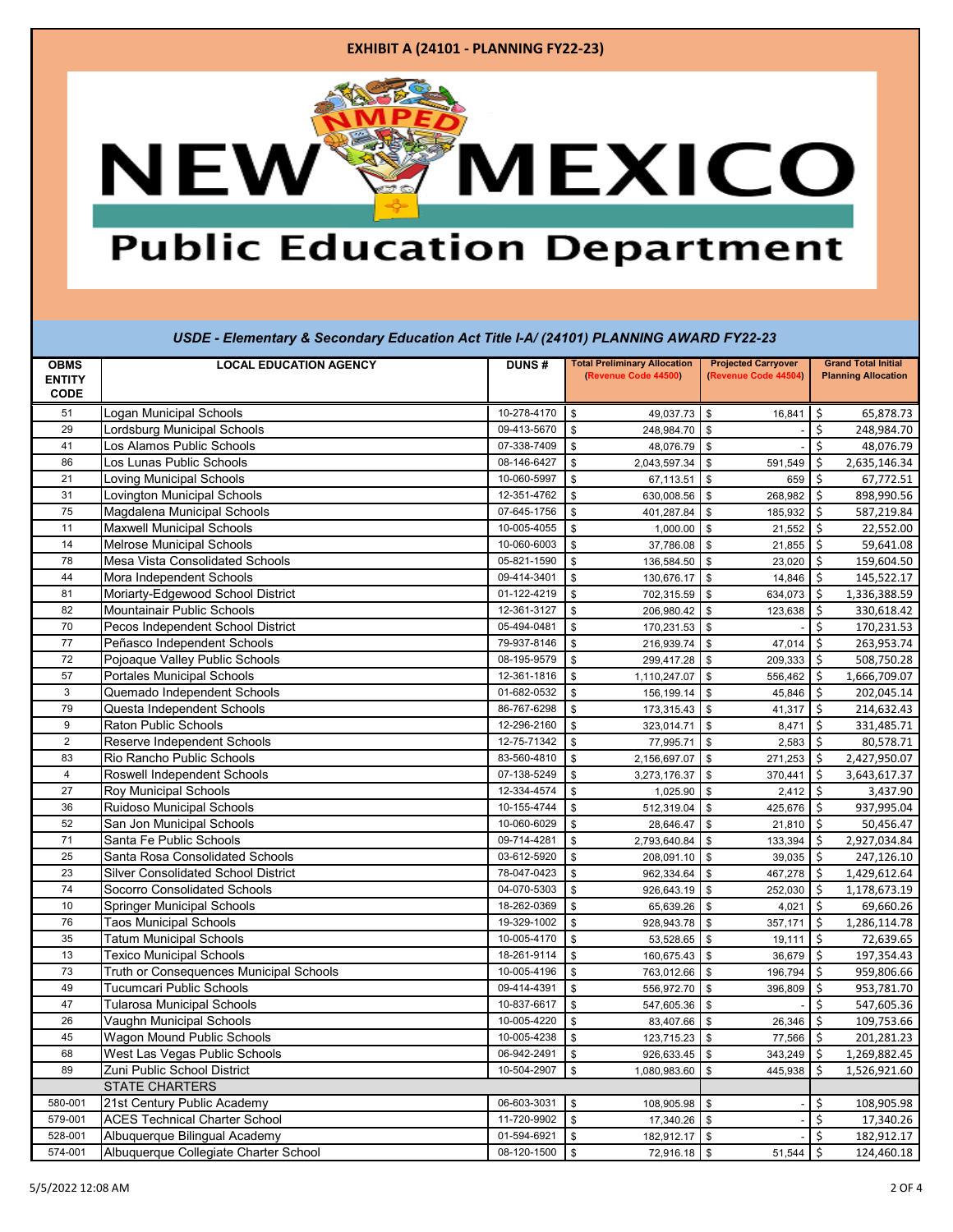### **EXHIBIT A (24101 - PLANNING FY22-23)**

## **AMEXICO NEW**

### **Public Education Department**

|               | $\sim$ Exemption $\mathbf{y}$ of occorrectly Equoditon from the $\mathbf{r}$ (Equotion |              |                                     |                            |                            |  |  |
|---------------|----------------------------------------------------------------------------------------|--------------|-------------------------------------|----------------------------|----------------------------|--|--|
| <b>OBMS</b>   | <b>LOCAL EDUCATION AGENCY</b>                                                          | <b>DUNS#</b> | <b>Total Preliminary Allocation</b> | <b>Projected Carryover</b> | <b>Grand Total Initial</b> |  |  |
| <b>ENTITY</b> |                                                                                        |              | (Revenue Code 44500)                | (Revenue Code 44504)       | <b>Planning Allocation</b> |  |  |
| <b>CODE</b>   |                                                                                        |              |                                     |                            |                            |  |  |
| 524-001       | AIMS @ UNM                                                                             | 96-759-4388  | \$<br>30,362.51                     | \$<br>40,200               | \$<br>70,562.51            |  |  |
| 516-001       | Albuquerque School of Excellence                                                       | 96-438-5368  | \$<br>346,240.82                    | \$<br>241,352              | \$<br>587,592.82           |  |  |
| 517-001       | Albuquerque Sign Language Academy (The)                                                | 96-259-6008  | \$<br>47,539.69                     | $\mathbb{S}$<br>9,957      | \$<br>57,496.69            |  |  |
| 532-001       | Aldo Leopold High School                                                               | 82-586-2134  | \$<br>49,116.69                     | \$<br>3,675                | 52,791.69<br>\$            |  |  |
| 511-001       | Alma d' arte Charter High School                                                       | 15-834-9188  | \$<br>46,615.75                     | $\mathsf{\$}$<br>2,188     | Ś.<br>48,803.75            |  |  |
| 575-001       | <b>Altura Preparatory School</b>                                                       | 08-119-9774  | \$<br>46,149.09                     | \$<br>12,273               | 58,422.09<br>\$            |  |  |
| 525-001       | Amy Biehl Charter High School                                                          | 04-453-9596  | \$<br>79,210.63                     | $\mathbb{S}$<br>32,470     | \$<br>111,680.63           |  |  |
| 520-001       | ASK Academy (The)                                                                      | 02-763-1876  | \$<br>38,221.74                     | $\mathsf{\$}$<br>39,523    | Ś.<br>77,744.74            |  |  |
| 512-001       | <b>Cesar Chavez Community School</b>                                                   | 18-762-1888  | \$<br>95,850.12                     | $\mathbb{S}$<br>1,485      | \$<br>97,335.12            |  |  |
| 562-001       | Dzit Dit Lool School of Empowerment, Action and Perseverance                           | 08-015-4085  | \$<br>33,288.59                     | \$<br>23,980               | 57,268.59<br>Ś             |  |  |
| 550-001       | Estancia Valley Classical Academy                                                      | 08-025-5234  | \$<br>92,750.75                     | $\mathsf{\$}$<br>48,579    | \$<br>141,329.75           |  |  |
| 557-001       | <b>Explore Academy</b>                                                                 | 05-466-2018  | \$<br>114,678.78                    | $\mathbf{\$}$              | \$<br>114,678.78           |  |  |
| 581-001       | Explore Academy - Las Cruces                                                           | 11-796-3225  | \$<br>24,524.57                     | \$                         | \$<br>24,524.57            |  |  |
| 503-001       | <b>Horizon Academy West</b>                                                            | 79-372-5230  | \$<br>118,551.44                    | \$                         | \$<br>118,551.44           |  |  |
| 573-001       | Hózhó Academy                                                                          | 08-124-4280  | \$<br>168,748.60                    | \$<br>110,731              | \$<br>279,479.60           |  |  |
| 535-001       | J. Paul Taylor Academy                                                                 | 08-002-1416  | \$<br>42,519.43                     | $\mathsf{\$}$<br>24,622    | \$<br>67,141.43            |  |  |
| 560-001       | La Academia Dolores Huerta                                                             | 80-048-6081  | \$<br>37,452.48                     | \$                         | \$<br>37,452.48            |  |  |
| 546-001       | La Tierra Montessori School of the Arts and Sciences                                   | 07-860-4652  | \$<br>28,210.22                     | \$<br>58,944               | \$<br>87,154.22            |  |  |
| 567-001       | Las Montañas Charter School                                                            | 02-905-6318  | \$<br>65,541.03                     | \$<br>42,165               | \$<br>107,706.03           |  |  |
| 519-001       | <b>MASTERS Program (The)</b>                                                           | 96-461-5798  | \$<br>24,870.33                     | \$                         | \$<br>24,870.33            |  |  |
| 547-001       | McCurdy Charter School                                                                 | 07-873-2212  | \$<br>136,953.23                    | \$<br>68,906               | \$<br>205,859.23           |  |  |
| 501-001       | Media Arts Collaborative Charter School                                                | 00-424-7970  | \$<br>73,442.86                     | \$<br>583                  | \$<br>74,025.86            |  |  |
| 578-001       | Middle College High School                                                             | 03-747-5351  | \$<br>41,694.91                     | \$<br>29,655               | \$<br>71,349.91            |  |  |
| 542-001       | Mission Achievement and Success Charter School                                         | 08-055-1210  | \$<br>937,370.41                    | \$<br>415,489              | 1,352,859.41<br>Ś          |  |  |
| 564-001       | Monte del Sol Charter School                                                           | 01-474-4200  | \$<br>60,732.74                     | \$<br>3,150                | \$<br>63,882.74            |  |  |
| 529-001       | Montessori Elementary School (The)                                                     | 80-048-6230  | \$<br>62,270.24                     | \$<br>29,190               | \$<br>91,460.24            |  |  |
| 549-001       | New America School of Las Cruces                                                       | 07-919-4295  | \$<br>53,003.71                     | \$                         | \$<br>53,003.71            |  |  |
| 554-001       | New Mexico Connections Academy                                                         | 07-920-1379  | \$<br>329,717.10                    | \$                         | \$<br>329,717.10           |  |  |
| 509-001       | New Mexico School for the Arts                                                         | 08-055-4399  | \$<br>28,152.66                     | $\mathsf{\$}$<br>45,627    | \$<br>73,779.66            |  |  |
| 504-001       | North Valley Academy                                                                   | 13-693-0356  | \$<br>177,264.33                    | \$                         | 177,264.33<br>\$           |  |  |
| 577-001       | Raices del Saber Xinachtli Community School                                            | 11-707-1791  | \$<br>35,280.52                     | \$<br>39,501               | \$<br>74,781.52            |  |  |
| 539-001       | Red River Valley Charter School                                                        | 15-937-4347  | \$<br>39,980.48                     | \$<br>1,633                | \$<br>41,613.48            |  |  |
| 570-001       | Roots and Wings Community School                                                       | 83-324-3368  | \$<br>16,683.40                     | \$                         | \$<br>16,683.40            |  |  |
| 563-001       | Sandoval Academy of Bilingual Education                                                | 01-561-4185  | \$<br>51,301.74                     | $\mathbb{S}$<br>45,414     | 96,715.74<br>\$            |  |  |
| 505-001       | School of Dreams Academy                                                               | 82-945-6487  | \$<br>123,436.56                    | \$<br>2,041                | Ś<br>125,477.56            |  |  |
| 568-001       | Six Directions Indigenous Charter School                                               | 00-347-2448  | \$<br>38,944.84                     | \$<br>38,831               | 77,775.84<br>\$            |  |  |
| 576-001       | Solare Collegiate Charter School                                                       | 11-692-6037  | \$<br>126,306.06                    | \$<br>56,419               | 182,725.06<br>\$           |  |  |
| 515-001       | South Valley Preparatory School                                                        | 96-438-4445  | \$<br>95,462.02                     | \$<br>19,791               | \$<br>115,253.02           |  |  |
| 544-001       | Southwest Aeronautics, Mathematics, and Science Academy                                | 07-843-0713  | \$<br>38,831.04                     | \$                         | \$<br>38,831.04            |  |  |
| 530-001       | Southwest Preparatory Learning Center                                                  | 80-048-5851  | \$<br>66,506.20                     | \$<br>29,234               | \$<br>95,740.20            |  |  |
| 531-001       | Southwest Secondary Learning Center                                                    | 01-527-4280  | \$<br>40,725.09                     | \$<br>237                  | 40,962.09<br>\$            |  |  |
| 510-001       | Taos Academy                                                                           | 82-892-1473  | $\mathbf{s}$<br>58,147.99 \$        | 12,296                     | -\$<br>70,443.99           |  |  |
|               |                                                                                        |              |                                     |                            |                            |  |  |

510-001 |Taos Academy 82-892-1473 |\$ 58,147.99 | \$ 12,296 | \$ 70,443.99 521-001 Taos Integrated School of the Arts 60,885.99 \$ 60,885.99 \$ 10,419 \$ 71,304.99 555-001 Taos International Charter School 07-960-9599 \$ 91,969.17 \$ 31,604 \$ 123,573.17 536-001 GREAT Academy (The) 96-808-3928 \$ 58,650.66 \$ 15,026 \$ 73,676.66 518-001 Tierra Adentro 96-238-6277 \$ 93,076.92 \$ 639 \$ 93,715.92

*USDE - Elementary & Secondary Education Act Title I-A/ (24101) PLANNING AWARD FY22-23*